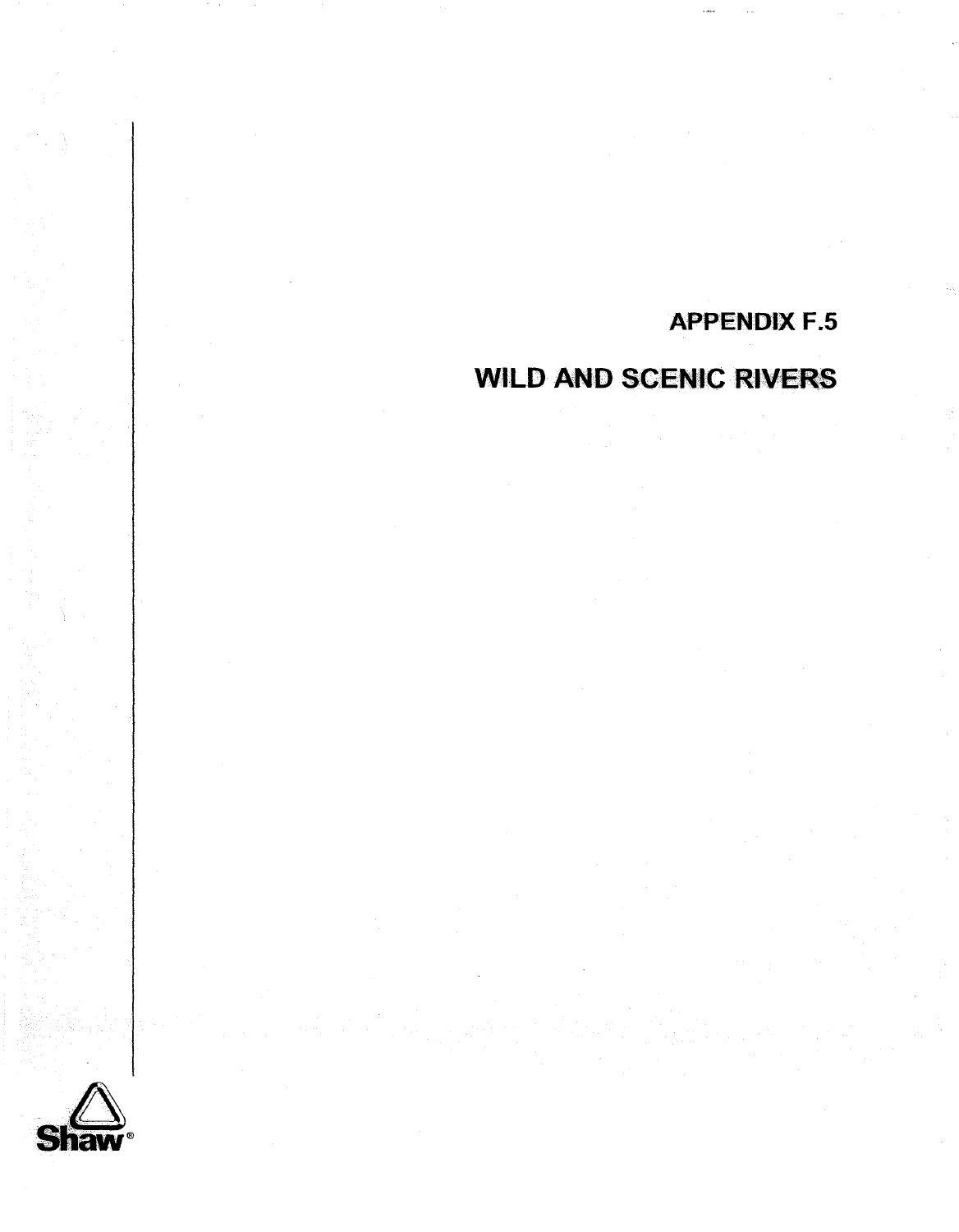#### RIVER MILEAGE CLASSIFICATIONS FOR COMPONENTS OF THE **IUVE 2008**<br>NATIONAL WILD AND SCENIC RIVERS SYSTEM (Page 1 of 18) **NATIONAL WILD AND SCENIC RIVERS SYSTEM**

기술

|    | <b>River</b>                                                                        | Administering                                      | <b>Miles by Classification</b> |                   |              |                    |
|----|-------------------------------------------------------------------------------------|----------------------------------------------------|--------------------------------|-------------------|--------------|--------------------|
|    | <b>Present Units in the National System</b>                                         | <b>Agency</b>                                      | Wild                           | Scenic            | Rec'l        | <b>Total Miles</b> |
|    | 1. Middle Fork Clearwater, Idaho<br>(P.L. 90-542—October 2, 1968)                   | <b>Forest Service</b>                              | 54.0                           |                   | 131.0        | 185.0              |
|    | 2. Eleven Point, Missouri<br>(P.L. 90-542—October 2, 1968)                          | <b>Forest Service</b>                              |                                | 44.4              |              | 44.4               |
|    | 3. Feather, California<br>(P.L. 90-542—October 2, 1968)                             | <b>Forest Service</b>                              | 32.9                           | 9.7               | 35.0         | 77.6               |
|    | 4. Rio Grande, New Mexico<br>(P.L. 90-542—October 2, 1968)                          | Forest Service and<br>Bureau of Land Management    | 53.2                           |                   | 2.5          | 55.7               |
|    | Rio Grande, New Mexico<br>(P.L. 103-242—May 4, 1994)                                | Bureau of Land Management                          |                                | 12.5              |              | 12.5               |
|    | Rio Grande, Texas<br>(P.L. 95-625—November 10, 1978)                                | National Park Service                              | 95.2                           | 96.0              |              | 191.2              |
|    | 5. Rogue, Oregon<br>(P.L. 90-542—October 2, 1968)                                   | <b>Forest Service</b><br>Bureau of Land Management | 13.0<br>20.6                   | 7.5               | 17.0<br>26.4 | 37.5<br>47.0       |
| 6. | St. Croix, Minnesota & Wisconsin<br>(P.L. 90-542—October 2, 1968)                   | <b>National Park Service</b>                       |                                | 181.0             | 19.0         | 200.0              |
|    | St. Croix (Lower) Minnesota & Wisconsin<br>(P.L. 92-560—October 25, 1972)           | <b>National Park Service</b>                       | —                              | 12.0              | 15.0         | 27.0               |
|    | St. Croix (Lower), Minnesota & Wisconsin<br>(Secretarial Designation—June 17, 1976) | States of Minnesota and<br>Wisconsin               |                                | $\qquad \qquad -$ | 25.0         | 25.0               |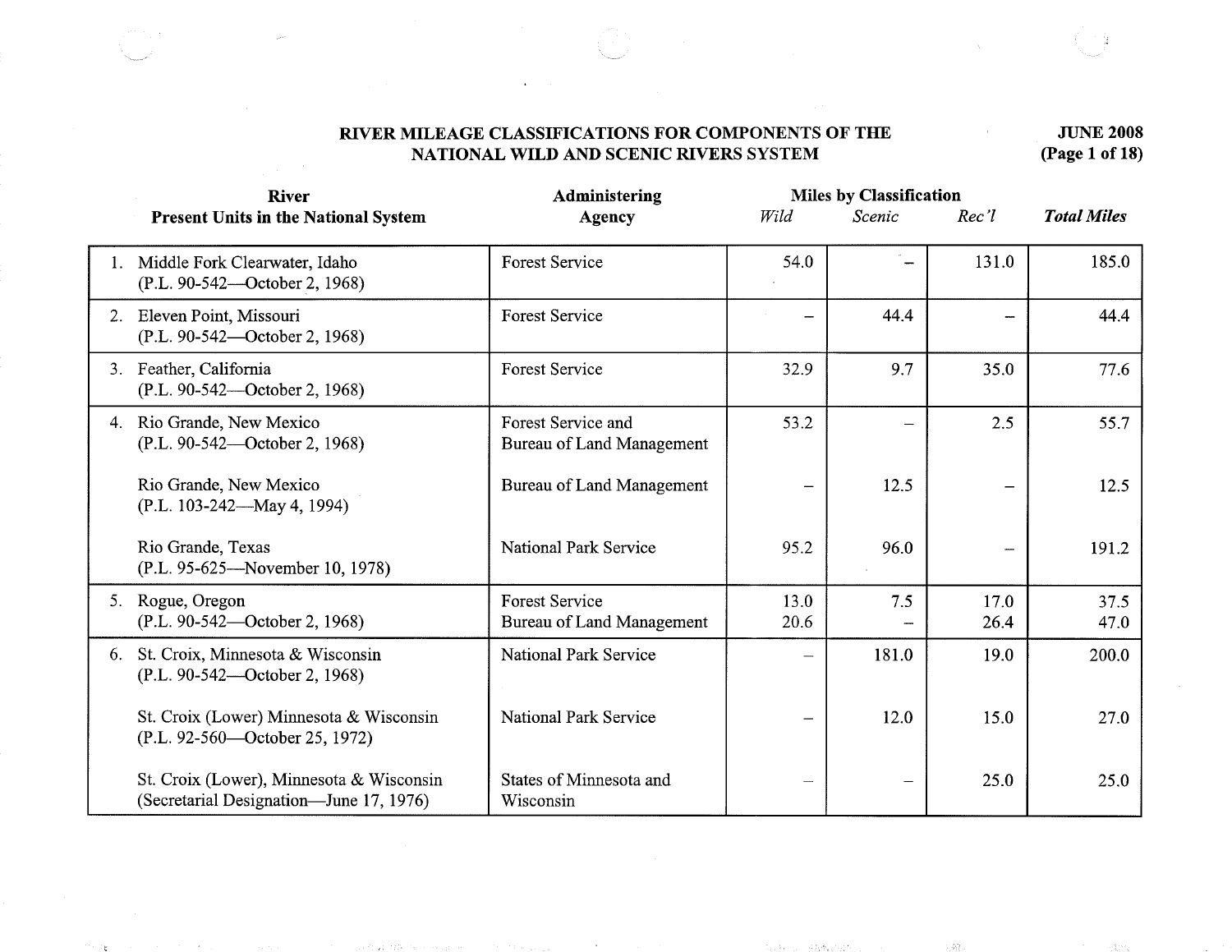# **JUNE 2008 (Page 2 of 18)**

|    | <b>River</b>                                                                       | Administering                |       | <b>Miles by Classification</b> |          |                    |
|----|------------------------------------------------------------------------------------|------------------------------|-------|--------------------------------|----------|--------------------|
|    | <b>Present Units in the National System</b>                                        | <b>Agency</b>                | Wild  | Scenic                         | $Rec$ 'l | <b>Total Miles</b> |
|    | 7. Middle Fork Salmon, Idaho<br>(P.L. 90-542—October 2, 1968)                      | <b>Forest Service</b>        | 103.0 |                                |          | 103.0              |
| 8. | Salmon, Idaho<br>(P.L. 96-312-July 23, 1980)                                       | <b>Forest Service</b>        | 79.0  |                                | 46.0     | 125.0              |
|    | 9. Wolf, Wisconsin<br>(P.L. 90-542—October 2, 1968)                                | <b>National Park Service</b> |       | 24.0                           |          | 24.0               |
|    | 10. Allagash Wilderness Waterway, Maine<br>(Secretarial Designation—July 19, 1970) | State of Maine               | 92.5  | $\qquad \qquad$                |          | 92.5               |
|    | 11. Little Miami, Ohio<br>(Secretarial Designation—August 20, 1973)                | State of Ohio                |       | 18.0                           | 48.0     | 66.0               |
|    | Little Miami, Ohio<br>(Secretarial Designation-January 28, 1980)                   | State of Ohio                |       |                                | 28.0     | 28.0               |
|    | 12. Chattooga, Georgia, North and South Carolina<br>(P.L. 93-279-May 10, 1974)     | <b>Forest Service</b>        | 41.6  | 2.5                            | 14.6     | 58.7               |
|    | 13. Little Beaver, Ohio<br>(Secretarial Designation—October 23, 1975)              | State of Ohio                |       | 33.0                           |          | 33.0               |
|    | 14. Snake, Idaho & Oregon<br>(P.L. 94-199—December 31, 1975)                       | <b>Forest Service</b>        | 31.5  | 36.0                           |          | 67.5               |
|    | 15. Rapid, Idaho<br>(P.L. 94-199—December 31, 1975)                                | <b>Forest Service</b>        | 26.8  | $\overline{\phantom{0}}$       |          | 26.8               |
|    | 16. New, North Carolina<br>(Secretarial Designation-April 13, 1976)                | State of North Carolina      |       | 26.5                           |          | 26.5               |

TRUADESCORPTION

 $\sim 1.12\%$ 家庭協会 ()

动动物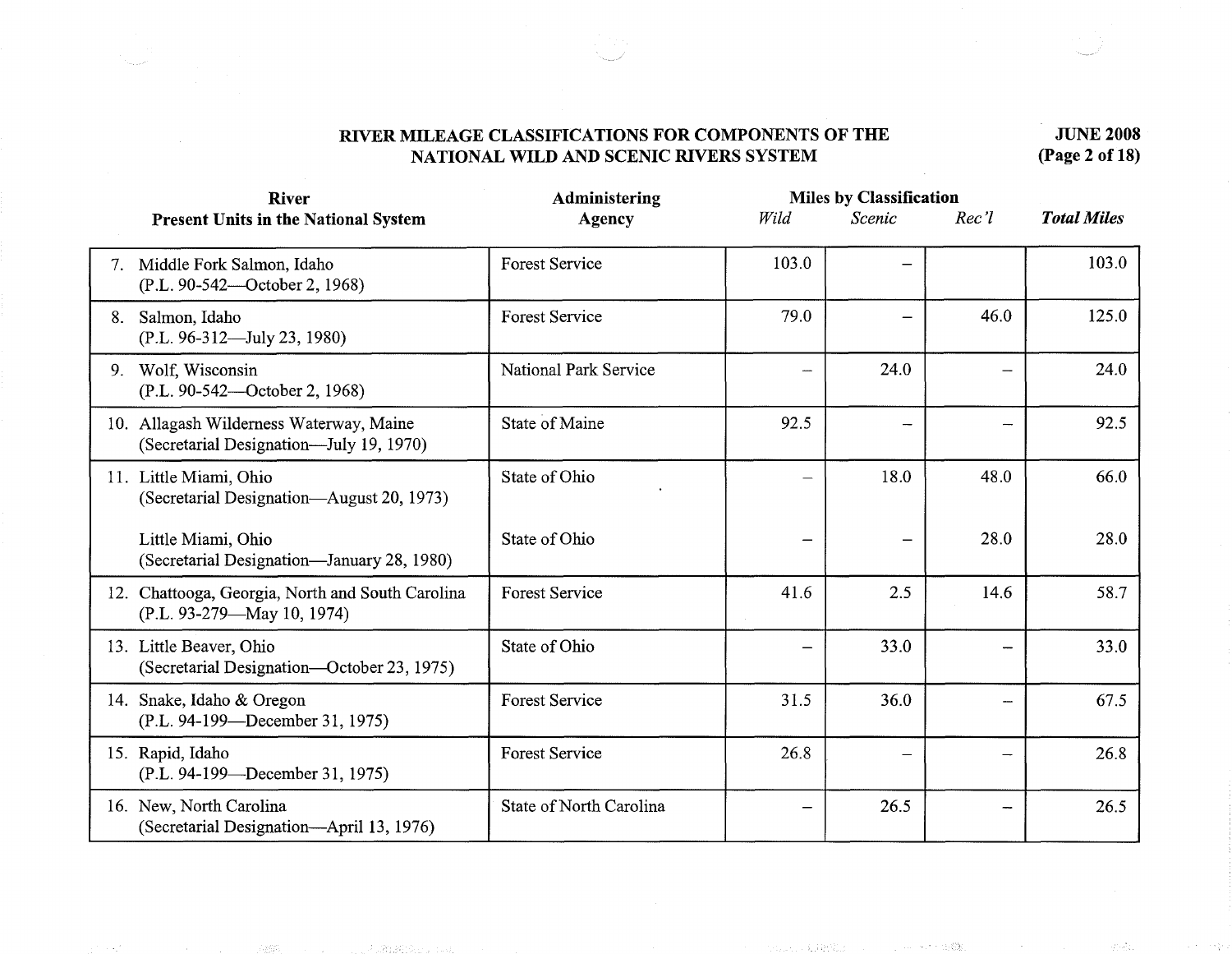#### **JUNE 2008 (Page 3 of 18)**

| <b>River</b>                                                                      | Administering                                      | <b>Miles by Classification</b> |        |          |                    |
|-----------------------------------------------------------------------------------|----------------------------------------------------|--------------------------------|--------|----------|--------------------|
| <b>Present Units in the National System</b>                                       | Agency                                             | Wild                           | Scenic | $Rec$ 'l | <b>Total Miles</b> |
| 17. Missouri, Montana<br>(P.L. 94-486—October 12, 1976)                           | <b>Bureau of Land Management</b>                   | 64.0                           | 26.0   | 59.0     | 149.0              |
| Missouri, Nebraska & South Dakota<br>(P.L. 95-625—November 10, 1978)              | <b>National Park Service</b>                       |                                | —      | 59.0     | 59.0               |
| Missouri, Nebraska & South Dakota<br>(P.L. 102-50—May 24, 1991)                   | <b>National Park Service</b>                       |                                |        | 39.0     | 39.0               |
| 18. Flathead, Montana<br>(P.L. 94-486-October 12, 1976)                           | Forest Service and<br><b>National Park Service</b> | 97.9                           | 49.5   | 71.6     | 219.0              |
| 19. Obed, Tennessee<br>(P.L. 94-486—October 12, 1976)                             | <b>National Park Service</b>                       | 43.3                           | 2.0    |          | 45.3               |
| 20. Pere Marquette, Michigan<br>(P.L. 95-625—November 10, 1978)                   | <b>Forest Service</b>                              |                                | 66.4   |          | 66.4               |
| 21. Skagit, Washington<br>(P.L. 95-625—November 10, 1978)                         | <b>Forest Service</b>                              |                                | 100.0  | 58.5     | 158.5              |
| 22. Delaware (Upper), New York & Pennsylvania<br>(P.L. 95-625—November 10, 1978)  | <b>National Park Service</b>                       |                                | 23.1   | 50.3     | 73.4               |
| Delaware (Middle), New Jersey & Pennsyl-<br>vania (P.L. 95-625—November 10, 1978) | National Park Service                              |                                | 35.0   |          | 35.0               |
| Delaware (Lower), New Jersey & Pennsylvania<br>(P.L. 106-418—November 1, 2000)    | National Park Service and<br>Local Government      |                                | 25.4   | 41.9     | 67.3               |

1.30. (原始) (2) (2) (2) (2)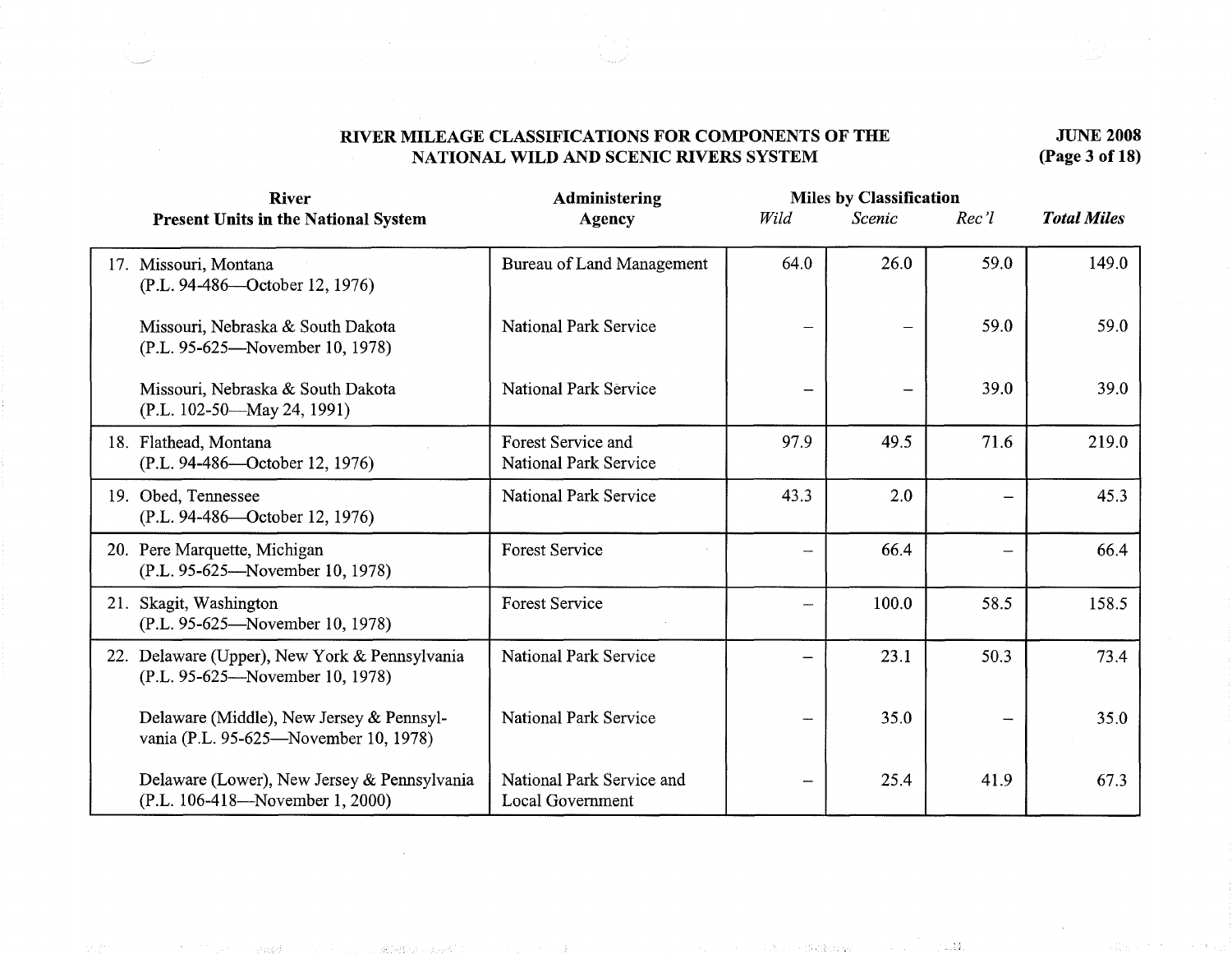**JUNE 2008 (Page 4 of 18)** 

| <b>River</b>                                                                   | Administering                                      | <b>Miles by Classification</b> |                          |          |                    |
|--------------------------------------------------------------------------------|----------------------------------------------------|--------------------------------|--------------------------|----------|--------------------|
| <b>Present Units in the National System</b>                                    | Agency                                             | Wild                           | Scenic                   | $Rec$ 'l | <b>Total Miles</b> |
| 23. North Fork American, California<br>(P.L. 95-625—November 10, 1978)         | <b>Forest Service</b><br>Bureau of Land Management | 26.3<br>12.0                   | —<br>—                   |          | 26.3<br>12.0       |
| 24. American (Lower), California<br>(Secretarial Designation—January 19, 1981) | State of California                                |                                |                          | 23.0     | 23.0               |
| Saint Joe, Idaho<br>25.<br>(P.L. 95-625—November 10, 1978)                     | <b>Forest Service</b>                              | 26.6                           | -                        | 39.7     | 66.3               |
| 26. Alagnak, Alaska<br>(P.L. 96-487—December 2, 1980)                          | <b>National Park Service</b>                       | 67.0                           | —                        |          | 67.0               |
| 27. Alatna, Alaska<br>(P.L. 96-487—December 2, 1980)                           | <b>National Park Service</b>                       | 83.0                           | $\overline{\phantom{0}}$ |          | 83.0               |
| 28. Aniakchak, Alaska<br>(P.L. 96-487—December 2, 1980)                        | National Park Service                              | 63.0                           | —                        |          | 63.0               |
| 29. Charley, Alaska<br>(P.L. 96-487—December 2, 1980)                          | <b>National Park Service</b>                       | 208.0                          | $\overline{\phantom{0}}$ |          | 208.0              |
| 30. Chilikadrotna, Alaska<br>(P.L. 96-487—December 2, 1980)                    | <b>National Park Service</b>                       | 11.0                           | —                        |          | 11.0               |
| 31. John, Alaska<br>(P.L. 96-487—December 2, 1980)                             | <b>National Park Service</b>                       | 52.0                           | —                        |          | 52.0               |
| 32. Kobuk, Alaska<br>(P.L. 96-487—December 2, 1980)                            | <b>National Park Service</b>                       | 110.0                          | $\overline{\phantom{m}}$ |          | 110.0              |
| 33. Mulchatna, Alaska<br>(P.L. 96-487—December 2, 1980)                        | <b>National Park Service</b>                       | 24.0                           | $\overline{\phantom{m}}$ |          | 24.0               |

「軍隊長」 「コード」 「この調査のする場

**Controlled** 

(4) 中国政府 在解放效率

 $\left\langle \mathcal{A}_{\mu\nu}^{(k)} \right\rangle$ 

 $\mathcal{F}_{\mathbf{a},\mathbf{b}}^{(1)}(\mathbf{a}_1)$  .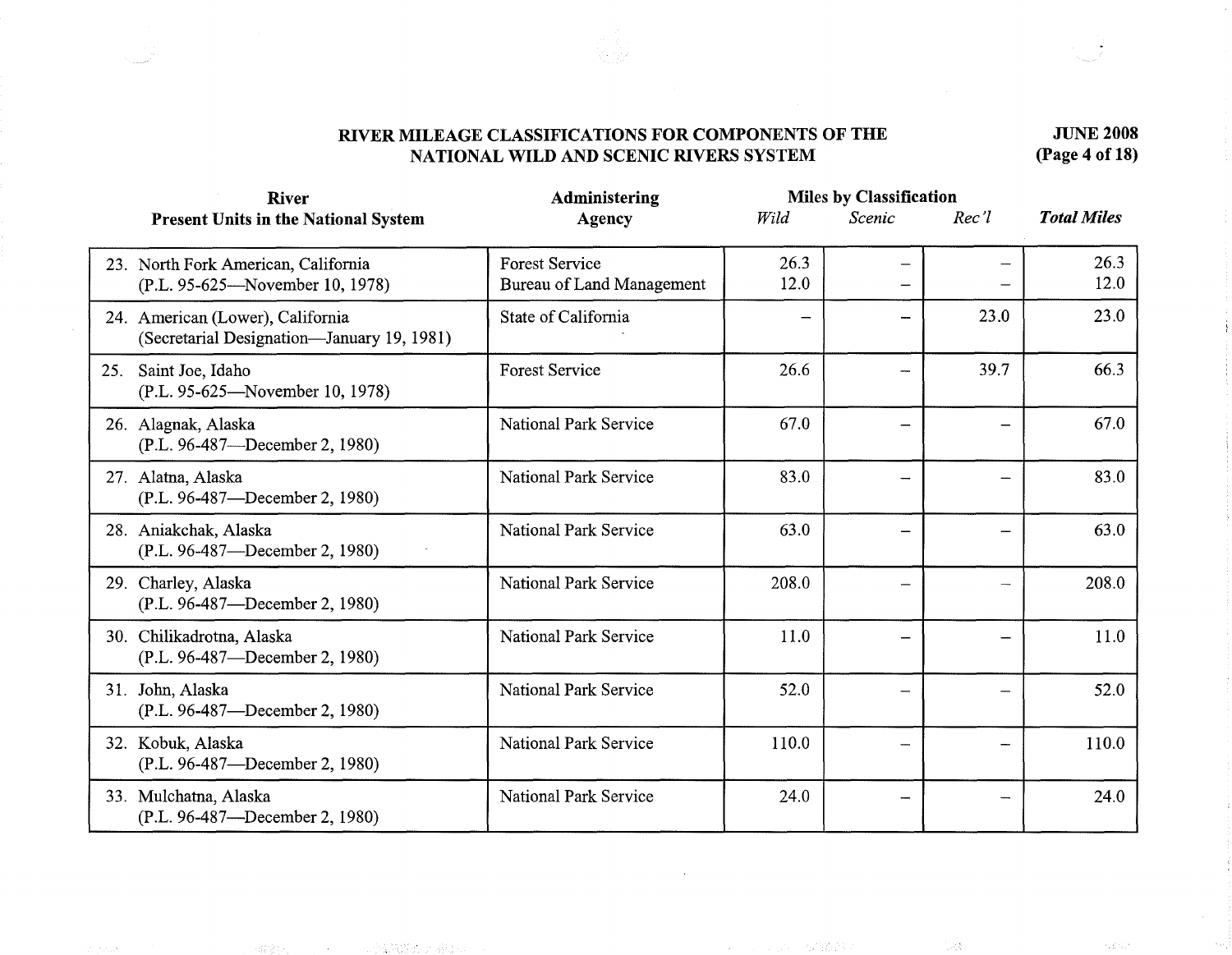# **JUNE 2008 (Page 5 of 18)**

| <b>River</b>                                                     | Administering                |       | <b>Miles by Classification</b> |       |                    |
|------------------------------------------------------------------|------------------------------|-------|--------------------------------|-------|--------------------|
| <b>Present Units in the National System</b>                      | <b>Agency</b>                | Wild  | Scenic                         | Rec'l | <b>Total Miles</b> |
| 34. North Fork Koyukuk, Alaska<br>(P.L. 96-487—December 2, 1980) | <b>National Park Service</b> | 102.0 | —                              |       | 102.0              |
| 35. Noatak, Alaska<br>(P.L. 96-487—December 2, 1980)             | National Park Service        | 330.0 | $\overline{\phantom{a}}$       |       | 330.0              |
| 36. Salmon, Alaska<br>(P.L. 96-487—December 2, 1980)             | <b>National Park Service</b> | 70.0  | -                              |       | 70.0               |
| 37. Tinayguk, Alaska<br>(P.L. 96-487-December 2, 1980)           | <b>National Park Service</b> | 44.0  | $\overline{\phantom{0}}$       |       | 44.0               |
| 38. Tlikakila, Alaska<br>(P.L. 96-487—December 2, 1980)          | <b>National Park Service</b> | 51.0  |                                |       | 51.0               |
| 39. Andreafsky, Alaska<br>(P.L. 96-487—December 2, 1980)         | Fish and Wildlife Service    | 262.0 | $\overline{\phantom{0}}$       |       | 262.0              |
| 40. Ivishak, Alaska<br>(P.L. 96-487—December 2, 1980)            | Fish and Wildlife Service    | 80.0  | $\overline{\phantom{m}}$       |       | 80.0               |
| 41. Nowitna, Alaska<br>(P.L. 96-487—December 2, 1980)            | Fish and Wildlife Service    | 225.0 | $\qquad \qquad \qquad$         |       | 225.0              |
| 42. Selawik, Alaska<br>(P.L. 96-487—December 2, 1980)            | Fish and Wildlife Service    | 160.0 | $\qquad \qquad -$              |       | 160.0              |
| 43. Sheenjek, Alaska<br>(P.L. 96-487—December 2, 1980)           | Fish and Wildlife Service    | 160.0 | $\overline{\phantom{0}}$       |       | 160.0              |
| 44. Wind, Alaska<br>(P.L. 96-487—December 2, 1980)               | Fish and Wildlife Service    | 140.0 | -----                          |       | 140.0              |

雪飯

Tepera (2011-20)

 $\sim 72\%$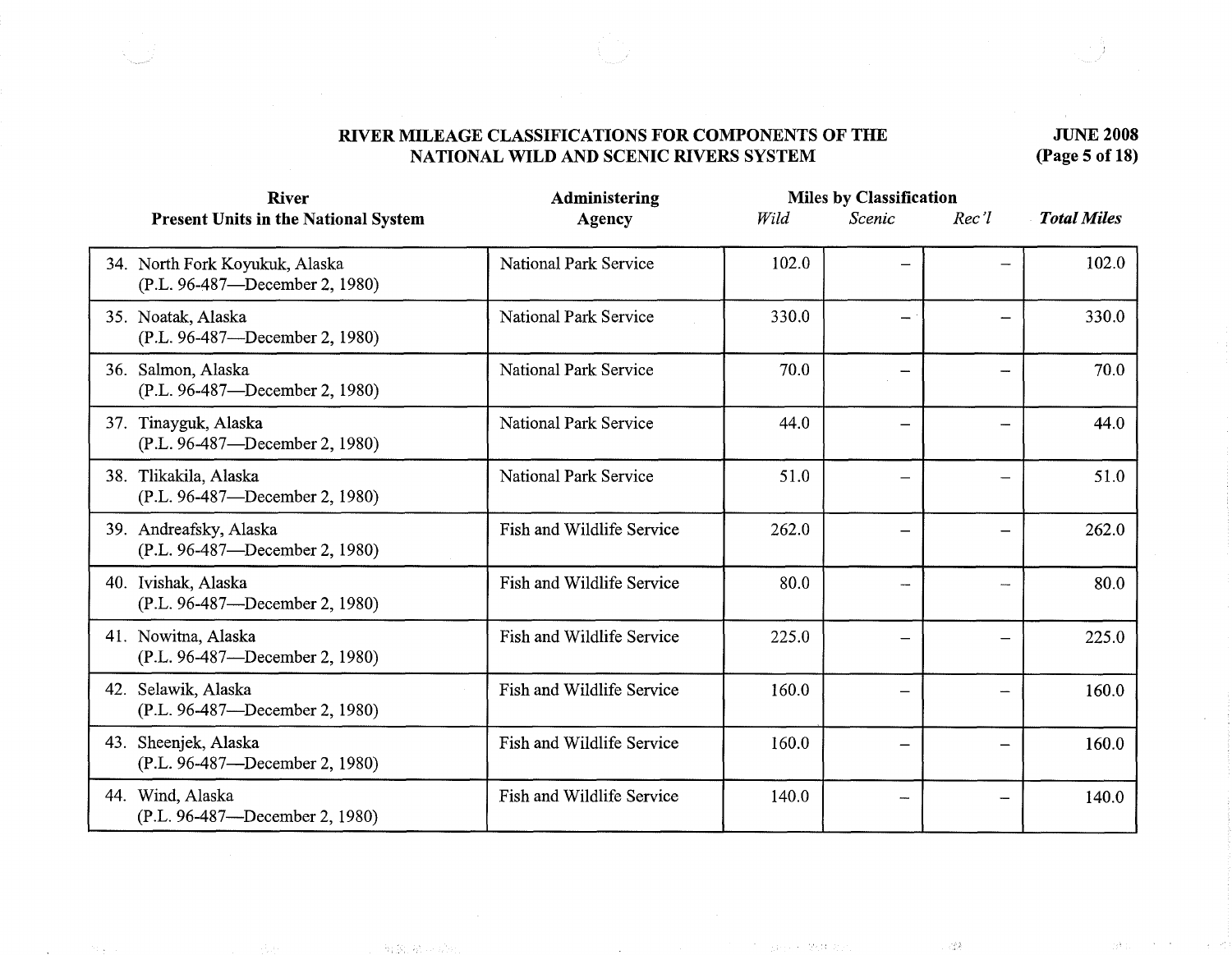**JUNE 2008 (Page 6 of 18)** 

| <b>River</b>                                                          | Administering                                                                                                                                   | <b>Miles by Classification</b> |               |                                     |                                     |  |
|-----------------------------------------------------------------------|-------------------------------------------------------------------------------------------------------------------------------------------------|--------------------------------|---------------|-------------------------------------|-------------------------------------|--|
| <b>Present Units in the National System</b>                           | Agency                                                                                                                                          | Wild                           | <b>Scenic</b> | Rec'                                | <b>Total Miles</b>                  |  |
| 45. Beaver Creek, Alaska<br>(P.L. 96-487—December 2, 1980)            | Fish and Wildlife Service<br>Bureau of Land Management                                                                                          | 16.0<br>111.0                  |               |                                     | 16.0<br>111.0                       |  |
| 46. Birch Creek, Alaska<br>(P.L. 96-487—December 2, 1980)             | Bureau of Land Management                                                                                                                       | 126.0                          |               |                                     | 126.0                               |  |
| 47. Delta, Alaska<br>(P.L. 96-487—December 2, 1980)                   | Bureau of Land Management                                                                                                                       | 20.0                           | 24.0          | 18.0                                | 62.0                                |  |
| 48. Fortymile, Alaska<br>(P.L. 96-487—December 2, 1980)               | Bureau of Land Management                                                                                                                       | 179.0                          | 203.0         | 10.0                                | 392.0                               |  |
| 49. Gulkana, Alaska<br>(P.L. 96-487—December 2, 1980)                 | Bureau of Land Management                                                                                                                       | 181.0                          |               |                                     | 181.0                               |  |
| 50. Unalakleet, Alaska<br>(P.L. 96-487—December 2, 1980)              | Bureau of Land Management                                                                                                                       | 80.0                           |               |                                     | 80.0                                |  |
| 51. Klamath, California<br>(Secretarial Designation—January 19, 1981) | State of California<br><b>Forest Service</b><br>Bureau of Land Management<br>Hoopa Valley Indian<br>Reservation<br><b>National Park Service</b> | 12.0                           | 3.0<br>21.0   | 41.0<br>177.5<br>1.5<br>29.0<br>1.0 | 44.0<br>210.5<br>1.5<br>29.0<br>1.0 |  |
| Klamath, Oregon<br>(Secretarial Designation—September 22, 1994)       | State of Oregon and<br><b>Bureau of Land Management</b>                                                                                         |                                | 11.0          |                                     | 11.0                                |  |

医克里尔氏征 网络腹部 经公司的 计分析

in stake

一次に出来

and the state of the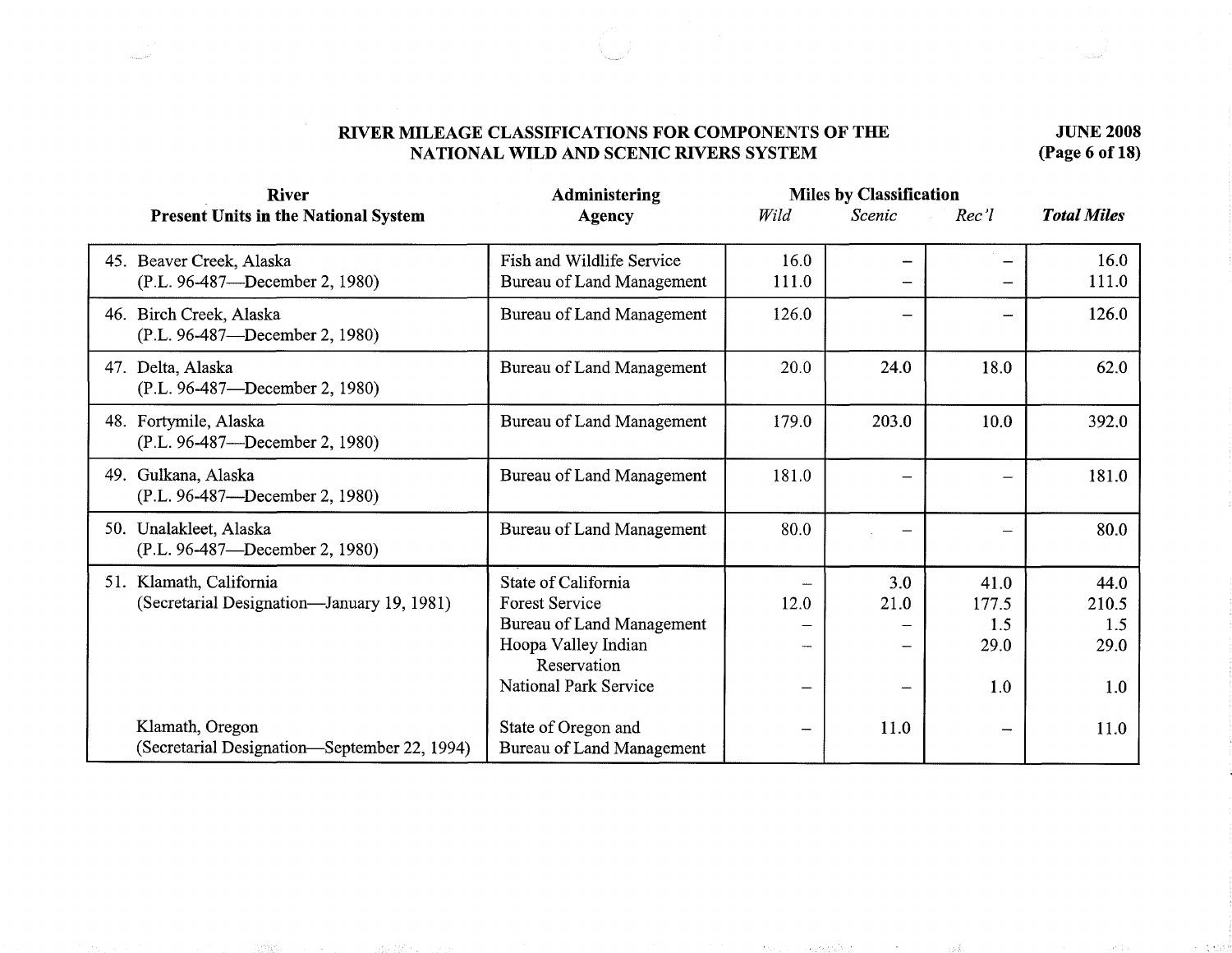**JUNE 2008 (Page 7 of 18)** 

 $\langle \overleftrightarrow{\delta} \overleftrightarrow{\delta} \rangle$ 

| <b>River</b>                                                                                            | Administering                                                                                                   |                             | <b>Miles by Classification</b>   |                             |                               |
|---------------------------------------------------------------------------------------------------------|-----------------------------------------------------------------------------------------------------------------|-----------------------------|----------------------------------|-----------------------------|-------------------------------|
| <b>Present Units in the National System</b>                                                             | <b>Agency</b>                                                                                                   | Wild                        | Scenic                           | $Rec$ 'l                    | <b>Total Miles</b>            |
| 52. Trinity, California<br>(Secretarial Designation—January 19, 1981)                                   | State of California<br><b>Forest Service</b><br>Bureau of Land Management<br>Hoopa Valley Indian<br>Reservation | 2.0<br>42.0                 | 11.0<br>22.0<br>6.0              | 24.0<br>71.0<br>17.0<br>8.0 | 37.0<br>135.0<br>17.0<br>14.0 |
| 53. Eel, California<br>(Secretarial Designation—January 19, 1981)                                       | State of California<br><b>Forest Service</b><br>Bureau of Land Management<br>Round Valley Indian<br>Reservation | 36.0<br>35.0<br>21.0<br>5.0 | 22.5<br>4.5<br>1.0               | 250.5<br>6.5<br>16.0        | 309.0<br>35.0<br>32.0<br>22.0 |
| 54. Smith, California<br>(Secretarial Designation-January 19, 1981)<br>(P.L. 101-612—November 16, 1990) | State of California<br><b>Forest Service</b>                                                                    | 78.0                        | 0.5<br>30.5                      | 28.5<br>187.9               | 29.0<br>296.4                 |
| 55. Verde, Arizona<br>(P.L. 98-406—August 28, 1984)                                                     | <b>Forest Service</b>                                                                                           | 22.2                        | 18.3                             |                             | 40.5                          |
| 56. Tuolumne, California<br>(P.L. 98-425—September 28, 1984)                                            | <b>Forest Service</b><br><b>National Park Service</b><br>Bureau of Land Management                              | 7.0<br>37.0<br>3.0          | 6.0<br>17.0<br>$\qquad \qquad -$ | 13.0                        | 26.0<br>54.0<br>3.0           |
| 57. Au Sable, Michigan<br>(P.L. 98-444—October 4, 1984)                                                 | <b>Forest Service</b>                                                                                           |                             | 23.0                             |                             | 23.0                          |
| 58. Owyhee, Oregon<br>(P.L. 98-494—October 19, 1984)                                                    | Bureau of Land Management                                                                                       | 120.0                       | $\overline{\phantom{0}}$         | $\overline{\phantom{0}}$    | 120.0                         |
| 59. Illinois, Oregon<br>(P.L. 98-494 - October 19, 1984)                                                | <b>Forest Service</b>                                                                                           | 28.7                        | 17.9                             | 3.8                         | 50.4                          |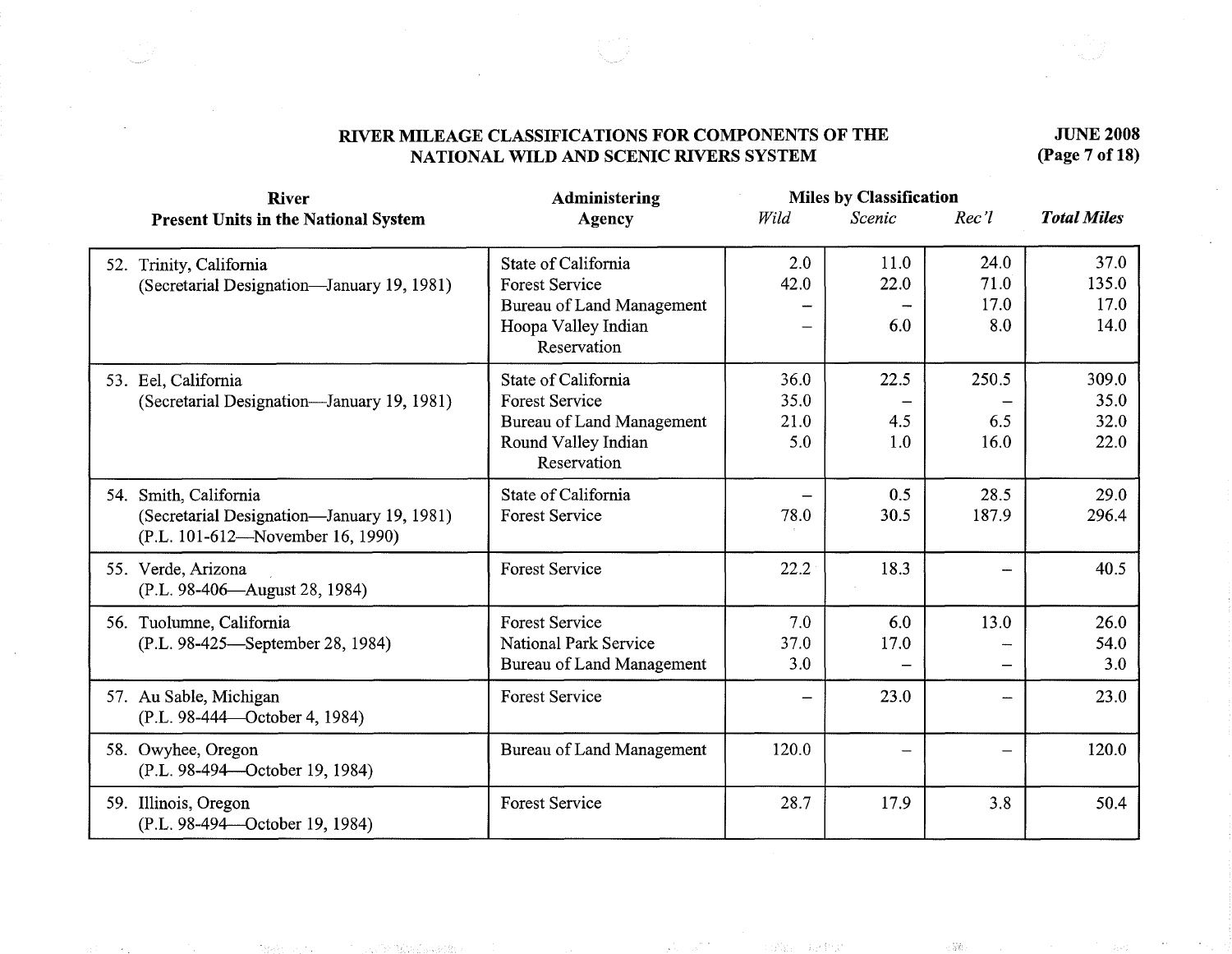**JUNE 2008 (Page 8 of 18)** 

| <b>Miles by Classification</b><br>Administering<br><b>River</b>    |                                                                                    |                     |             |                          |                     |
|--------------------------------------------------------------------|------------------------------------------------------------------------------------|---------------------|-------------|--------------------------|---------------------|
| <b>Present Units in the National System</b>                        | <b>Agency</b>                                                                      | Wild                | Scenic      | $Rec$ 'l                 | <b>Total Miles</b>  |
| 60. Loxahatchee, Florida<br>(Secretarial Designation—May 17, 1985) | State of Florida                                                                   | 1.3                 | 5.8         | 0.5                      | 7.6                 |
| 61. Horsepasture, North Carolina<br>(P.L. 99-530—October 26, 1986) | <b>Forest Service</b>                                                              |                     | 3.6         | 0.6                      | 4.2                 |
| 62. Cache la Poudre, Colorado<br>(P.L. 99-590—October 30, 1986)    | <b>Forest Service</b><br><b>National Park Service</b>                              | 18.0<br>12.0        | -           | 46.0                     | 64.0<br>12.0        |
| 63. Black Creek, Mississippi<br>(P.L. 99-590—October 30, 1986)     | <b>Forest Service</b>                                                              |                     | 21.0        |                          | 21.0                |
| 64. Saline Bayou, Louisiana<br>(P.L. 99-590—October 30, 1986)      | <b>Forest Service</b>                                                              |                     | 19.0        |                          | 19.0                |
| 65. Klickitat, Washington<br>(P.L. 99-663-November 17, 1986)       | <b>Forest Service</b>                                                              | ÷,                  | -           | 10.0                     | 10.0                |
| 66. White Salmon, Washington<br>(P.L. 99-663—November 17, 1986)    | <b>Forest Service</b>                                                              |                     | 9.0         |                          | 9.0                 |
| White Salmon, Washington<br>(P.L. 109-44—August 2, 2005)           | <b>Forest Service</b>                                                              | 6.7                 | 13.3        | $\overline{\phantom{0}}$ | 20.0                |
| 67. Merced, California<br>(P.L. 100-149—November 2, 1987)          | <b>Forest Service</b><br><b>National Park Service</b><br>Bureau of Land Management | 15.0<br>53.0<br>3.0 | 2.0<br>14.0 | 12.5<br>14.0<br>1.0      | 29.5<br>81.0<br>4.0 |
| Merced, California<br>(P.L. 102-432—October 23, 1992)              | Bureau of Land Management                                                          |                     |             | 8.0                      | 8.0                 |

n David Shear Cas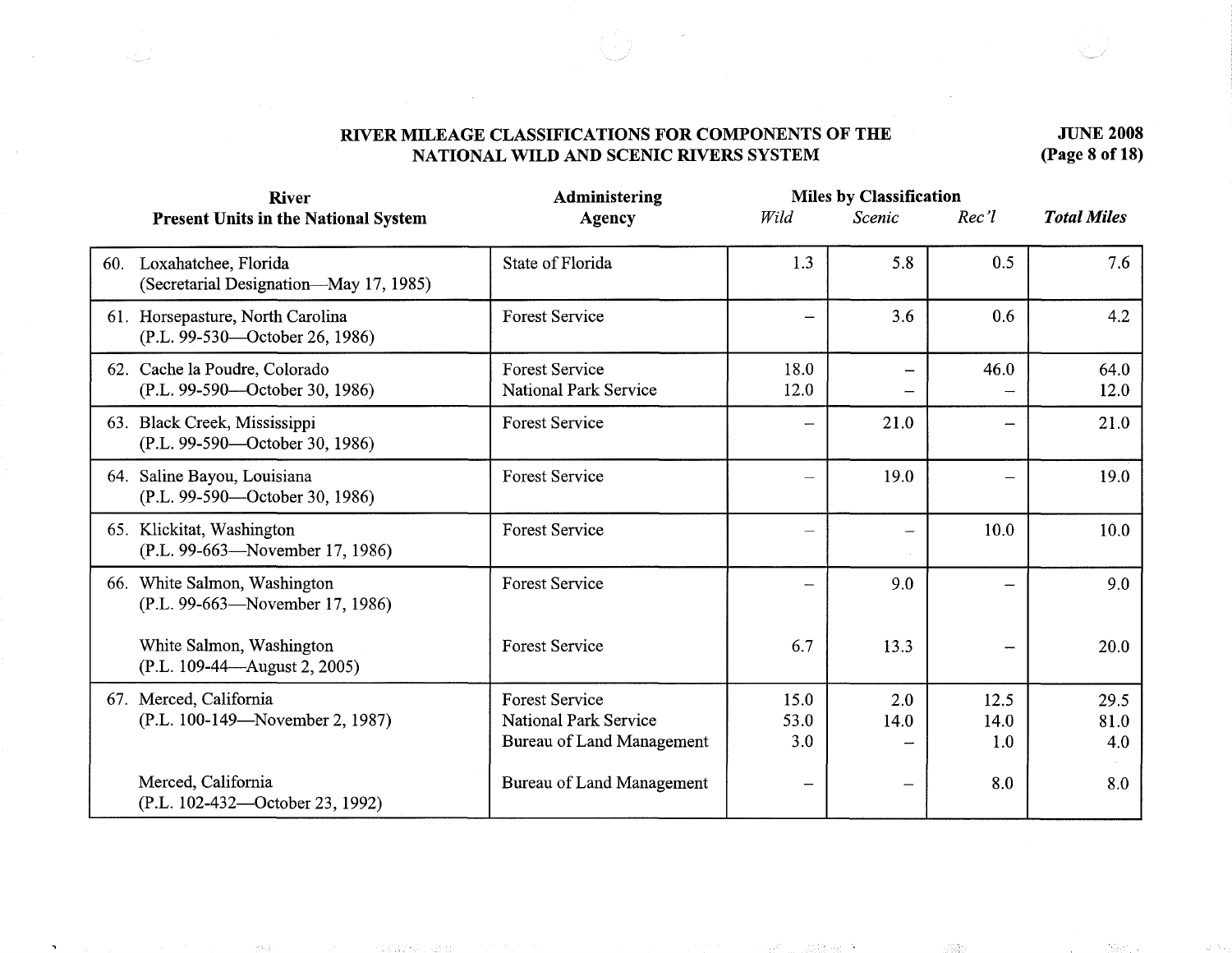**JUNE 2008 (Page 9 of 18)** 

| <b>Miles by Classification</b><br><b>River</b><br><b>Administering</b> |                                                       |                          |                          |                      |                    |
|------------------------------------------------------------------------|-------------------------------------------------------|--------------------------|--------------------------|----------------------|--------------------|
| <b>Present Units in the National System</b>                            | <b>Agency</b>                                         | Wild                     | Scenic                   | Rec'1                | <b>Total Miles</b> |
| 68. Kings, California<br>(P.L. 100-150—November 3, 1987)               | <b>Forest Service</b><br><b>National Park Service</b> | 16.5<br>49.0             | $\overline{\phantom{a}}$ | 9.0<br>6.5           | 25.5<br>55.5       |
| 69. Kern, California<br>(P.L. 100-174—November 24, 1987)               | <b>Forest Service</b><br>National Park Service        | 96.1<br>27.0             | 20.9                     | 7.0<br>$\frac{1}{2}$ | 124.0<br>27.0      |
| 70. Bluestone, West Virginia<br>(P.L. 100-534—October 26, 1988)        | <b>National Park Service</b>                          |                          | 10.0                     |                      | 10.0               |
| 71. Wildcat River, New Hampshire<br>(P.L. 100-554—October 28, 1988)    | <b>Forest Service</b>                                 |                          | 13.7                     | 0.8                  | 14.5               |
| 72. Sipsey Fork West Fork, Alabama<br>(P.L. 100-547—October 28, 1988)  | <b>Forest Service</b>                                 | 36.4                     | 25.0                     |                      | 61.4               |
| 73. Big Marsh Creek, Oregon<br>(P.L. 100-557—October 28, 1988)         | <b>Forest Service</b>                                 |                          | -                        | 15.0                 | 15.0               |
| 74. Chetco, Oregon<br>(P.L. 100-557—October 28, 1988)                  | <b>Forest Service</b>                                 | 25.5                     | 8.0                      | 11.0                 | 44.5               |
| 75. Clackamas, Oregon<br>(P.L. 100-557—October 28, 1988)               | <b>Forest Service</b>                                 | $\overline{\phantom{0}}$ | 20.0                     | 27.0                 | 47.0               |
| 76. Crescent Creek, Oregon<br>(P.L. 100-557-October 28, 1988)          | <b>Forest Service</b>                                 |                          | -----                    | 10.0                 | 10.0               |
| 77. Crooked, Oregon<br>(P.L. 100-557-October 28, 1988)                 | Bureau of Land Management                             |                          | —                        | 17.8                 | 17.8               |
| 78. Deschutes, Oregon<br>(P.L. 100-557—October 28, 1988)               | <b>Forest Service</b><br>Bureau of Land Management    |                          | 11.0<br>20.0             | 43.4<br>100.0        | 54.4<br>120.0      |

- The Control Section Section 2010

计转换数据 计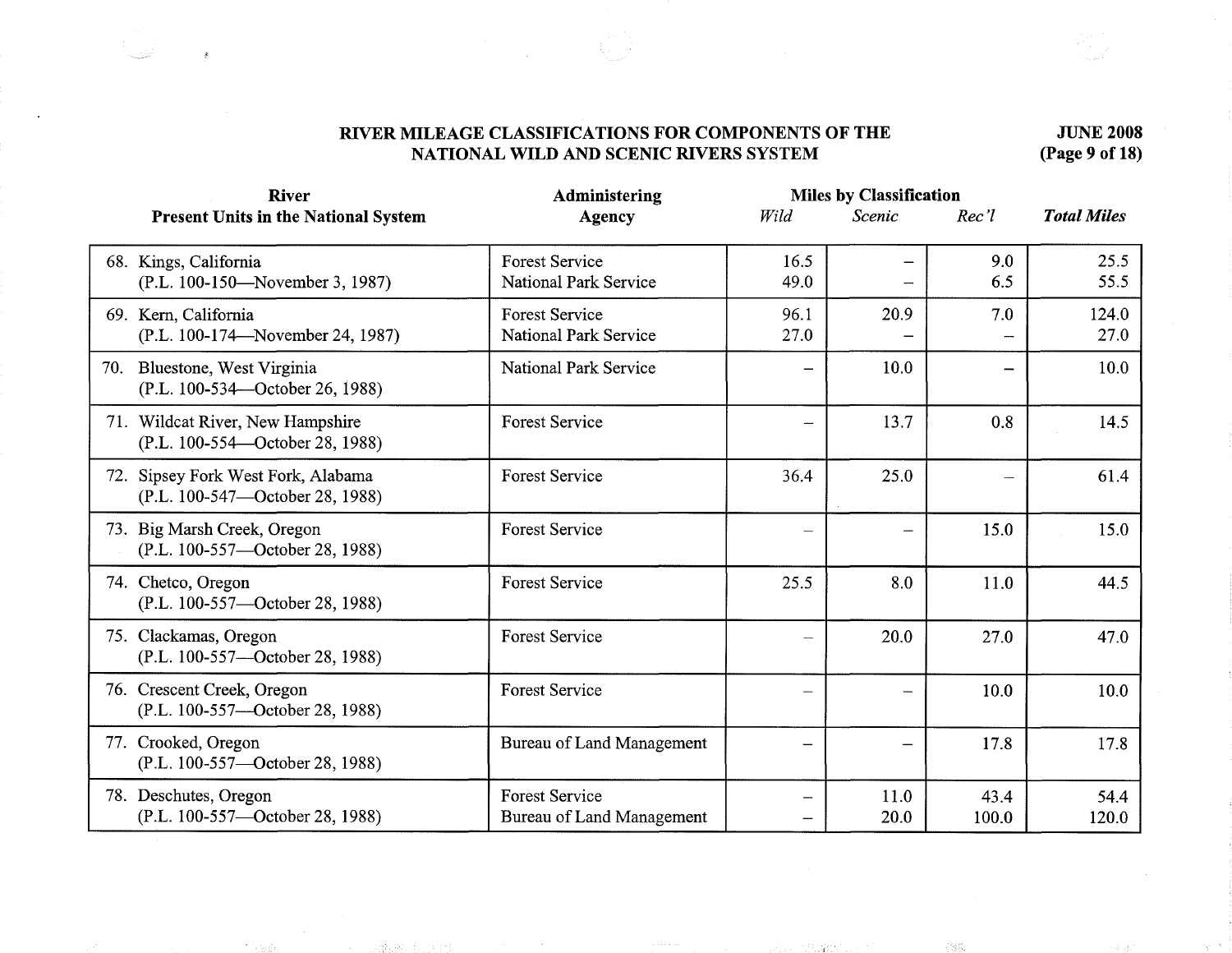#### **JUNE 2008 (Page 10 of 18)**

| Administering<br><b>River</b>                                     |                                                    |             | <b>Miles by Classification</b> |             |                    |
|-------------------------------------------------------------------|----------------------------------------------------|-------------|--------------------------------|-------------|--------------------|
| <b>Present Units in the National System</b>                       | <b>Agency</b>                                      | Wild        | <b>Scenic</b>                  | $Rec$ 'l    | <b>Total Miles</b> |
| 79. Donner und Blitzen, Oregon<br>(P.L. 100-557—October 28, 1988) | Bureau of Land Management                          | 72.7        |                                |             | 72.7               |
| Donner und Blitzen, Oregon<br>(P.L. 106-399—October 30, 2000)     | Bureau of Land Management                          | 14.8        |                                |             | 14.8               |
| 80. Eagle Creek, Oregon<br>(P.L. 100-557—October 28, 1988)        | <b>Forest Service</b>                              | 4.0         | 6.0                            | 17.0        | 27.0               |
| 81. Elk, Oregon<br>(P.L. 100-557—October 28, 1988)                | <b>Forest Service</b>                              | 2.0         | $\overline{\phantom{a}}$       | 17.0        | 19.0               |
| 82. Grande Ronde, Oregon<br>(P.L. 100-557—October 28, 1988)       | <b>Forest Service</b><br>Bureau of Land Management | 17.4<br>9.0 |                                | 1.5<br>15.9 | 18.9<br>24.9       |
| 83. Imnaha, Oregon<br>(P.L. 100-557—October 28, 1988)             | <b>Forest Service</b>                              | 15.0        | 4.0                            | 58.0        | 77.0               |
| 84. John Day, Oregon<br>(P.L. 100-557—October 28, 1988)           | Bureau of Land Management                          |             | —                              | 147.5       | 147.5              |
| 85. Joseph Creek, Oregon<br>(P.L. 100-557—October 28, 1988)       | <b>Forest Service</b>                              | 8.6         | -                              |             | 8.6                |
| 86. Little Deschutes, Oregon<br>(P.L. 100-557-October 28, 1988)   | <b>Forest Service</b>                              |             | -                              | 12.0        | 12.0               |
| 87. Lostine, Oregon<br>(P.L. 100-557—October 28, 1988)            | <b>Forest Service</b>                              | 5.0         | -                              | 11.0        | 16.0               |
| 88. Malheur, Oregon<br>(P.L. 100-557—October 28, 1988)            | <b>Forest Service</b>                              | 6.7         | 7.0                            |             | 13.7               |

(1) 2011年, 1998年, 1998年, 1998年, 1998年, 1999年

396000

atensi "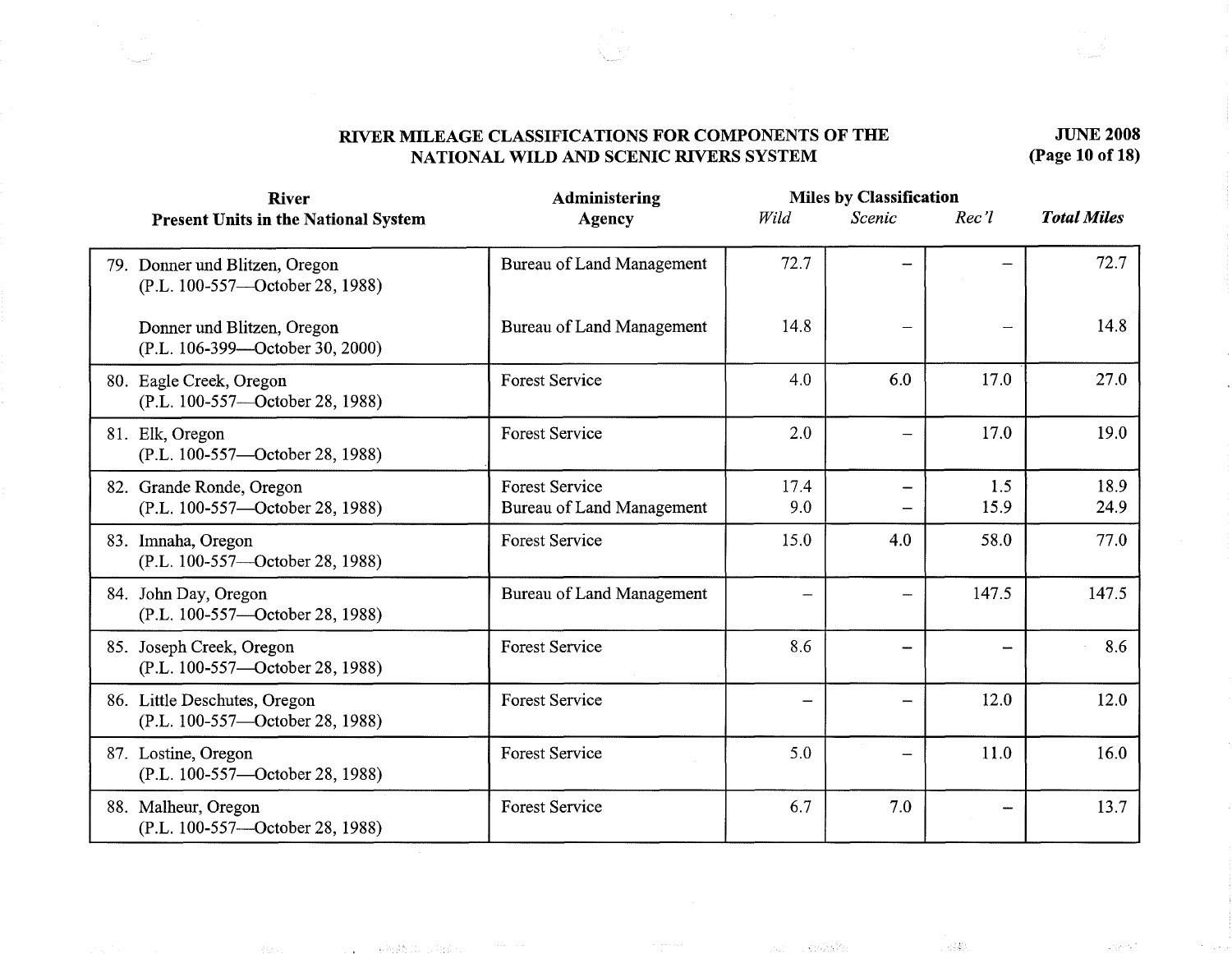# **JUNE 2008 (Page 11 of 18)**

| <b>River</b>                                                                     | Administering                                      | <b>Miles by Classification</b> |                              |            |                    |
|----------------------------------------------------------------------------------|----------------------------------------------------|--------------------------------|------------------------------|------------|--------------------|
| <b>Present Units in the National System</b>                                      | <b>Agency</b>                                      | Wild                           | Scenic                       | Rec'       | <b>Total Miles</b> |
| 89. McKenzie, Oregon<br>(P.L. 100-557—October 28, 1988)                          | <b>Forest Service</b>                              |                                |                              | 12.7       | 12.7               |
| 90. Metolius, Oregon<br>(P.L. 100-557—October 28, 1988)                          | <b>Forest Service</b>                              |                                | 17.1                         | 11.5       | 28.6               |
| 91. Minam, Oregon<br>(P.L. 100-557—October 28, 1988)                             | <b>Forest Service</b>                              | 39.0                           | $\qquad \qquad \blacksquare$ |            | 39.0               |
| 92. North Fork Crooked, Oregon<br>(P.L. 100-557-October 28, 1988)                | <b>Forest Service</b><br>Bureau of Land Management | 11.9                           | 6.3<br>2.2                   | 9.1<br>4.7 | 15.4<br>18.8       |
| 93. North Fork John Day, Oregon<br>(P.L. 100-557—October 28, 1988)               | <b>Forest Service</b>                              | 27.8                           | 10.5                         | 15.8       | 54.1               |
| 94. North Fork Malheur, Oregon<br>(P.L. 100-557—October 28, 1988)                | <b>Forest Service</b>                              |                                | 25.5                         |            | 25.5               |
| 95. North Fork Middle Fork Willamette, Oregon<br>(P.L. 100-557—October 28, 1988) | <b>Forest Service</b>                              | 8.8                            | 6.5                          | 27.0       | 42.3               |
| 96. North Fork Owyhee, Oregon<br>(P.L. 100-557—October 28, 1988)                 | <b>Bureau of Land Management</b>                   | 9.6                            | $\overline{\phantom{a}}$     |            | 9.6                |
| 97. North Fork Smith, Oregon<br>(P.L. 100-557—October 28, 1988)                  | <b>Forest Service</b>                              | 8.5                            | 4.5                          |            | 13.0               |
| 98. North Fork Sprague, Oregon<br>(P.L. 100-557—October 28, 1988)                | <b>Forest Service</b>                              |                                | 15.0                         |            | 15.0               |
| 99. North Powder, Oregon<br>(P.L. 100-557—October 28, 1988)                      | <b>Forest Service</b>                              |                                | 6.0                          |            | 6.0                |

-133

 $\overline{\phantom{a}}$ 

一定决定 计设计机关

l gilp

 $\hat{\beta}^{ab}_{ab}$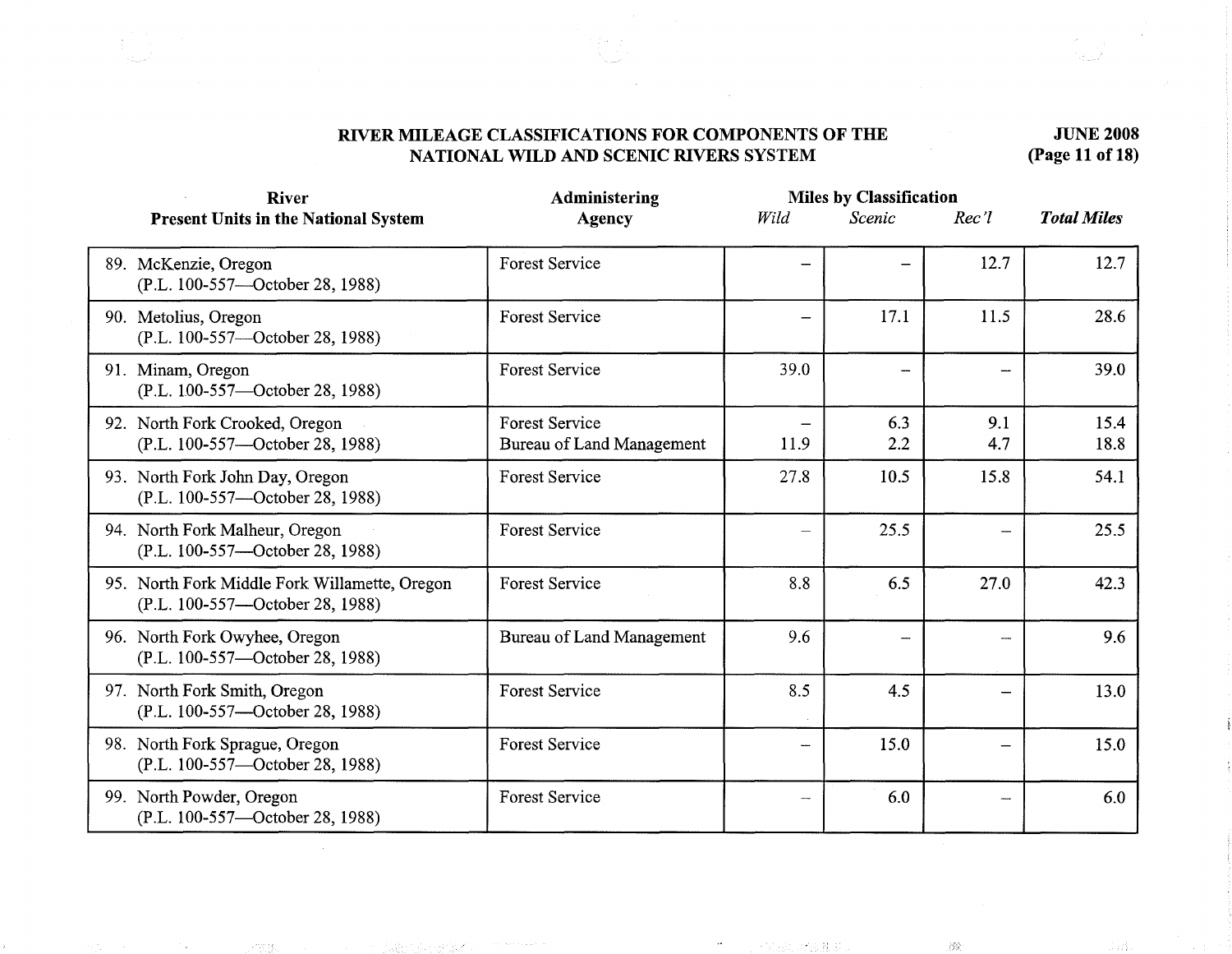# **JUNE 2008 (Page 12 of 18)**

| <b>River</b>                                                        | <b>Administering</b>                                      | <b>Miles by Classification</b> |                          |             |                    |
|---------------------------------------------------------------------|-----------------------------------------------------------|--------------------------------|--------------------------|-------------|--------------------|
| <b>Present Units in the National System</b>                         | Agency                                                    | Wild                           | Scenic                   | Rec'l       | <b>Total Miles</b> |
| 100. North Umpqua, Oregon<br>(P.L. 100-557—October 28, 1988)        | <b>Forest Service</b><br>Bureau of Land Management        |                                |                          | 25.4<br>8.4 | 25.4<br>8.4        |
| 101. Powder, Oregon<br>(P.L. 100-557—October 28, 1988)              | <b>Bureau of Land Management</b>                          |                                | 11.7                     |             | 11.7               |
| 102. Quartzville Creek, Oregon<br>(P.L. 100-557—October 28, 1988)   | Bureau of Land Management                                 |                                | $\overline{\phantom{0}}$ | 12.0        | 12.0               |
| 103. Roaring, Oregon<br>(P.L. 100-557—October 28, 1988)             | <b>Forest Service</b>                                     | 13.5                           | $\overline{\phantom{0}}$ | 0.2         | 13.7               |
| 104. Salmon, Oregon<br>(P.L. 100-557—October 28, 1988)              | <b>Forest Service</b><br><b>Bureau of Land Management</b> | 15.0                           | 4.8                      | 10.5<br>3.2 | 25.5<br>8.0        |
| 105. Sandy, Oregon<br>(P.L. 100-557—October 28, 1988)               | <b>Forest Service</b><br><b>Bureau of Land Management</b> | 4.5                            | 3.8                      | 7.9<br>8.7  | 12.4<br>12.5       |
| 106. South Fork John Day, Oregon<br>(P.L. 100-557—October 28, 1988) | <b>Bureau of Land Management</b>                          |                                | —                        | 47.0        | 47.0               |
| 107. Squaw Creek, Oregon<br>(P.L. 100-557—October 28, 1988)         | <b>Forest Service</b>                                     | 6.6                            | 8.8                      |             | 15.4               |
| 108. Sycan, Oregon<br>(P.L. 100-557—October 28, 1988)               | <b>Forest Service</b>                                     |                                | 50.4                     | 8.6         | 59.0               |
| 109. Upper Rogue, Oregon<br>(P.L. 100-557-October 28, 1988)         | <b>Forest Service</b>                                     | 6.1                            | 34.2                     |             | 40.3               |
| 110. Wenaha, Oregon<br>(P.L. 100-557-October 28, 1988)              | <b>Forest Service</b>                                     | 18.7                           | 2.7                      | 0.2         | 21.6               |

ander an diferivation and an annual  $1858\,\mathrm{s}$ 

Æ.